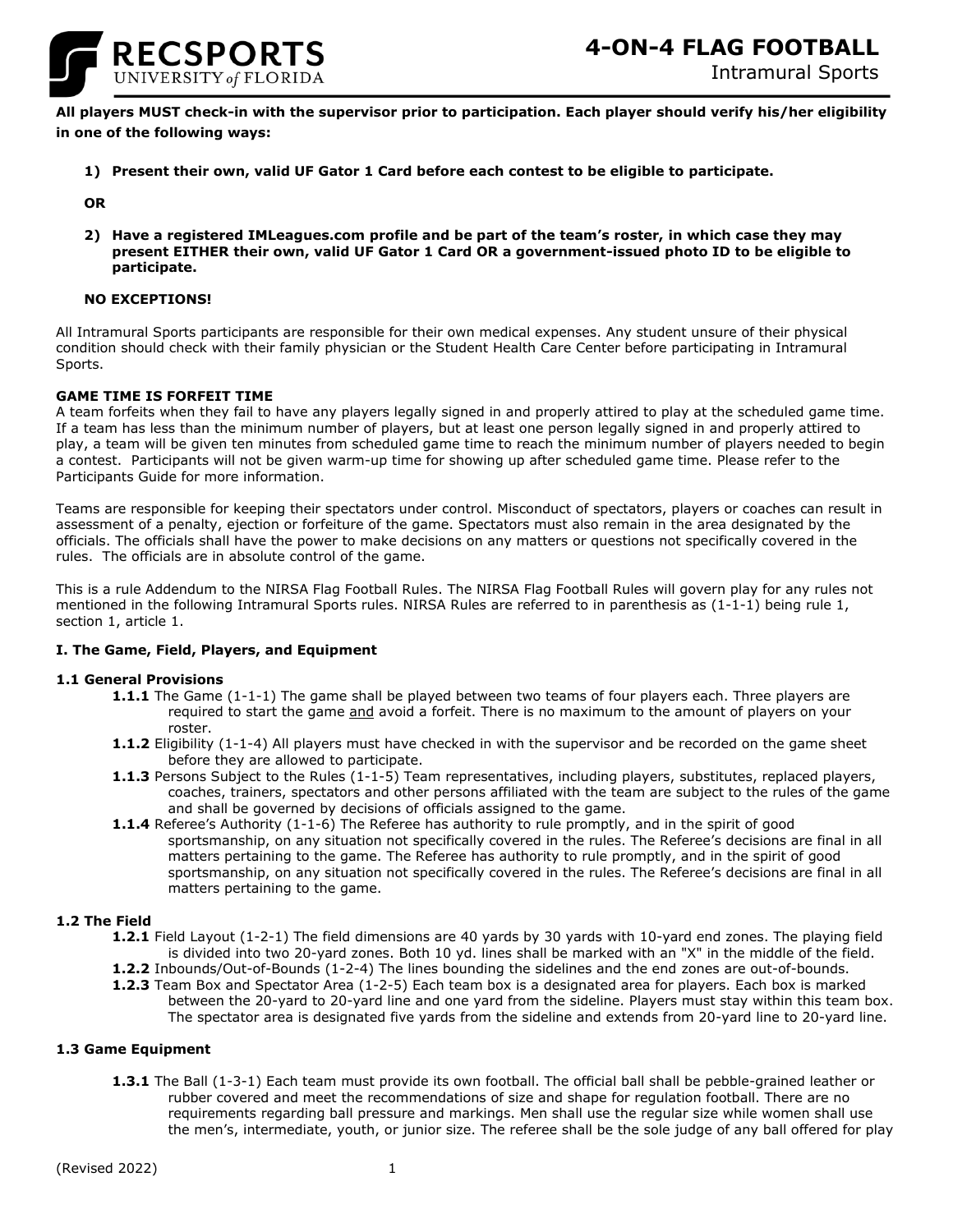

and may change the ball during play at his/her discretion. During the game each team must use a legal ball of its choice when in possession.

# **1.4 Player Equipment-Required**

- **1.4.1** Jersey (1-4-1) Jerseys may not have pockets, holes, or a button placket. All team members must wear the same shade of color shirt. Jerseys must be either:
	- A. Long enough so they remain tucked in the pants/shorts for the entire down, or
	- B. Short enough so there is a minimum of 4" from the bottom of the jersey to the player's waistline.
- **1.4.2** Pants/Shorts (1-4-2) Each player must wear pants or shorts without any belt(s), belt loop(s), pocket(s), holes, or exposed drawstrings. Pants or shorts must be a different color than the flags. Pants or shorts may not be turned inside out, and pockets may not be taped.
- **1.4.3** Flag Belt (1-4-3) The Referee must know that a player was not wearing a flag belt during the down in order to penalize a team.
- **1.4.4** Shoes (1-4-4) All players must wear shoes made of canvas, leather or synthetic material, which cover the entire foot.

# **1.5 Player Equipment-Optional**

- **1.5.1** Headwear (1-5-3)
	- A. Players may wear a knit stocking cap. The cap must have no bill.
	- B. Players may wear a single-colored headband no wider than 2".
- **1.5.2** Sunglasses (1-5-6) Players may wear pliable and non-rigid sunglasses.
- **1.5.3** Play Book (1-5-6) Players may carry a Play Book inside their clothing as long as it is not made of unyielding material.

# **1.6 Player Equipment-Illegal**

**1.6.1** Illegal Equipment (1-6-1) A player wearing illegal equipment shall not be allowed to play. Types of equipment that shall be declared illegal include:

A. Headwear containing any hard, unyielding, stiff material, including billed hats, or items containing exposed knots, such as bandanas.

- B. Jewelry and rubber bands of any kind.
- C. Pads or braces worn above the waist.
- D. Shoes with metal, ceramic, screw-in, or detachable cleats unless the screw is part of the cleat.
- E. Jerseys that have been altered in any manner which produces a knot-like protrusion.
- F. Leg and knee braces made of hard, unyielding material, unless covered on both sides and all edges.
- G. Towels/Play books may not hang from a participant's waist. Each team must provide their own football.

# **II. Periods, Time Factors, Substitutions**

# **2.1 Start of Each Half**

- **2.1.1** Coin Toss (3-1-1) The captain winning the toss shall have the choice of options for the first half or shall defer his/her option to the second half. The options are:
	- A. To choose whether his/her team will start on offense or defense.
	- B. To choose the goal his/her team will defend.

The captain not having the first choice of options for a half shall exercise the remaining option.

# **2.2 Game Time**

- **2.2.1** Playing Time and Intermissions (3-2-1) Playing time shall be 40 minutes, divided into two halves of 20 minutes each. The clock will run continuously for the first 19 minutes 30 seconds of play of the first and second halves unless stopped for charged time out, officials' time out, or injury. Half-time will be three minutes.
- **2.2.2** Play (3-2-2) Play at the beginning of each half will start at the offense's 10 yard line.
- **2.2.3** Extension of Periods (3-2-3) A half must be extended by an untimed down, except for unsportsmanlike or non-player or fouls which specify a loss of down, if during the last timed down, one of the following occurred:
	- A. There was a foul by either team and the penalty is accepted.
	- B. There was a double foul.
	- C. There was an inadvertent whistle.

D. If a touchdown was scored, the Try is attempted unless the touchdown is scored during the last down of the second half and the point(s) would not affect the outcome of the game.

If (A), (B), (C), or (D) occurs during the untimed down, the period will be extended by the same rule.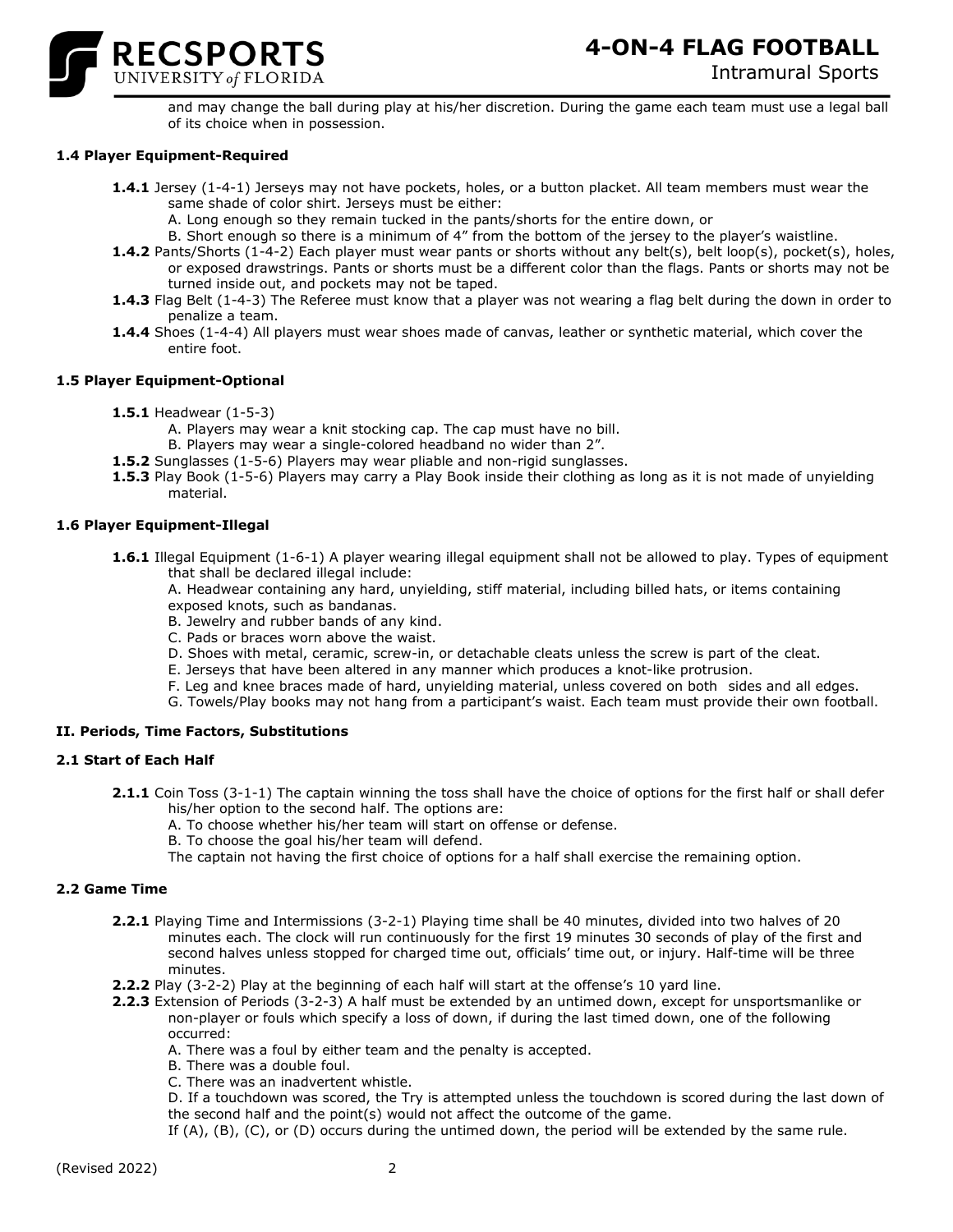Intramural Sports



# **2.2.4** During the last 30 seconds of the each half the clock will stop for a(n):

- A. Incomplete legal or illegal forward pass-starts on the snap.
- B. Out-of-bounds-starts on the snap.
- C. Safety-starts on the snap.
- D. Team time-out-starts on the snap.
- E. First down-depends on previous play.
- F. Touchdown-starts on next offensive snap (Point Tries are untimed)
- G. Penalty and administration-dependent on the previous play (except delay of game-starts on snap)
- H. Referee's time out-starts at his/her discretion.
- I. Touchback-starts on the snap.
- J. Team attempting to conserve time illegally-starts on whistle.
- K. Team attempting to consume time illegally-starts on snap.

# **2.3 Tie Game**

- **2.3.1** Overtime (3-3-1) During the regular season, there will be no overtime period. During playoffs, overtime will continue until a winner is determined.
- **2.3.2** The Coin Toss (3-3-2) There will be only one coin flip during the overtime. ALL OVERTIME PERIODS ARE PLAYED TOWARD THE SAME GOAL LINE.
- **2.3.3** Tie Breaker (3-3-3) Each team will attempt to score by passing from the 3 yard line for 1 point, from the 10 yard line for 2 points or from the 20 yard line for 3 points. If the defense intercepts a pass or fumble the ball is dead and the defense will take over.
- **2.3.4** Overtime-Fouls and Penalties (3-3-4) The goal shall *always* be the zone line-to-gain in overtime.

# **2.4 Time Outs**

- **2.4.1** Charged Time-outs (3-4-3) Each team is entitled to two charged time-outs per game including the tiebreaker.
- **2.4.2** Length of Time-outs (3-4-4) A charged time-out requested by any player which is legally granted shall be one minute and can be shortened if both teams are ready.
- **2.4.3** Injured Player (3-4-8) An injured or apparently injured player, who is discovered by an official while the ball is dead and the clock is stopped, shall be replaced for at least one down unless the halftime or overtime intermission occurs. A player who is bleeding, or has an open wound, or has blood on their uniform shall be considered injured.

# **2.5 Delays**

- **2.5.1** Delay of Game (3-5-1) The ball must be put in play promptly and legally and any action or inaction by either team, which tends to prevent this, is delay of game. This includes:
	- A. Failure to snap within 25 seconds after the ball is whistled ready for play.
	- B. Putting the ball in play before it is whistled ready for play.
- **2.5.2** Illegally Conserving or Consuming Time (3-5-2) The Referee may order the game clock started or stopped whenever, in his/her opinion, either team is trying to conserve or consume time.

# **2.6 Substitutions**

- **2.6.1** Eligible Substitutions (3-6-1) No substitute shall enter during a down. An incoming substitute must enter the field directly from the team area. A replaced player must leave the field at the sideline nearest his/her team area prior to the ball being snapped.
- **2.6.2** Legal Substitutions (3-6-2) No substitute shall become a player and then withdraw, and no player shall withdraw and then re-enter as a substitute unless a penalty is accepted or there is a charged time-out.

# **III. Ball in Play, Dead Ball, Out-of-Bounds**

# **3.1 Ball in Play-Dead Ball**

**3.1.1** Ball Declared Dead (4-1-2) A live ball becomes dead and an official shall sound the whistle or declare it dead when:

- A. When it goes out-of-bounds,
- B. When any part of the runner other than a hand or foot touches the ground.
- C. When a touchdown, touchback, safety, or successful Try is made.
- D. When a forward pass strikes the ground or is caught simultaneously by opposing players

E. When a backward pass or fumble by a player strikes the ground or is caught simultaneously by opposing players. A ball snapped, which hits the ground before or after getting to the intended player is dead at the spot where it hit the ground.

F. When a runner has a flag belt removed legally by a defensive player. A flag belt is removed when the clip is detached by another player from the belt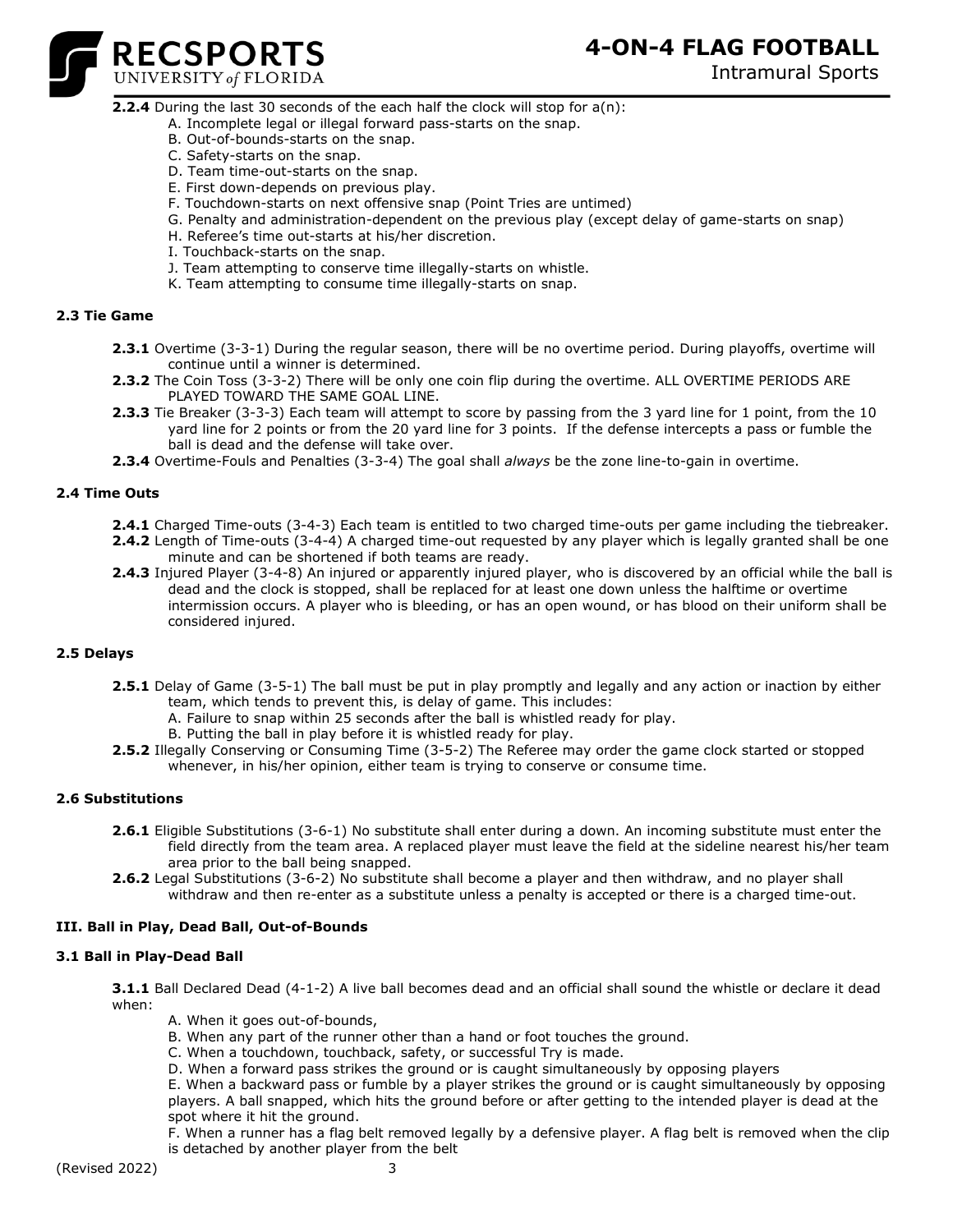

- G. When a runner is legally tagged with one hand between the shoulders and knees, including the hand and arm when the flag belt inadvertently becomes detached.
- H. When a try is intercepted, or at the point of any interception in a tiebreaker.

# **3.2 Inadvertent Whistle**

**3.2.1** Inadvertent Whistle-Clock (4-2-1) There is no time added to the clock during a down with an inadvertent whistle.

# **IV. Series of Downs, Number of Down, and Team Possession**

# **4.1 Series**

- **4.1.1** Zone Line-to-Gain (5-1-3) The zone line-to-gain in any series shall be the zone in advance of the ball, unless distance has been lost due to penalty or failure to gain. In such case, the original zone in advance of the ball at the beginning of the series of downs is the zone line-to-gain.
- **4.1.2** Series of Downs: Team A shall have 3 consecutive downs to advance to the next zone. Any down may be repeated or lost if provided by the Rules. There is no 4<sup>th</sup> down and no option to punt.
- **4.1.3** Awarding a new series (5-1-4) A new series of downs shall be awarded when a team moves the ball into the next zone on a play free from penalty; or a penalty against the defense moves the ball into the next zone; or an accepted penalty against the defense involves an automatic first down; or either team has obtained legal possession of a ball as a result of a penalty, punt, touchback, pass interception, or turnover on downs.

# **4.2 Down and Possession After a Penalty**

- **4.2.1** Penalty Resulting in a First Down (5-2-1) After a penalty which leaves the ball in possession of a team beyond its zone line-to-gain, or when a penalty stipulates a first down, the down and distance established by that penalty shall be first down with the next line-to-gain.
- **4.2.2** Foul Before Change of Possession (5-2-2) The down shall be repeated unless the penalty also involves a loss of down, or leaves the ball on or beyond the line-to-gain. If the penalty involves a loss of down, the down shall count as one of the three in that series.
- **4.2.3** Rule Decisions Final (5-2-5) No rule decision (interpretation) may be changed or protested after the ball is next legally snapped.

# **V. Snapping, Handing, and Passing the Ball**

# **5.1 The Scrimmage**

- **5.1.1** The Start (7-1-1) All plays must be started by a legal snap from a point on or between hash marks.
- **5.1.2** Ball Responsibility (7-1-2) The offensive team is responsible for retrieving the ball after a down.

# **5.2 Prior to the snap**

- **5.2.1** Encroachment (7-2-1) Following the ready for play whistle, and until the snap, no player on defense may encroach, touch the ball, nor make contact opponents or in any other way interfere with them (verbally or otherwise). This includes standing in or shifting through the neutral zone.
- **5.2.2** Once the snapper's hand is on the ball, the offense can also be called for encroachment.
- **5.2.3** False Start (7-2-2) No offense player shall make a false start or simulate the start of a play. An infraction of this rule may be penalized whether or not the ball is snapped and the penalty for any resultant encroachment shall be cancelled.
- **5.2.4** Snap (7-2-3) The snapper, after assuming position for the snap and adjusting the ball, may neither move nor change the position of the ball in a manner simulating the beginning of play until the snap. When over the ball, the snapper shall have his/her feet behind the scrimmage line. The snapper shall pass the ball backwards from its position on the ground with a continuous motion.

# **5.3 Position and Action During the Snap**

- **5.3.1** Legal Position (7-3-1) Anytime on or after the ball is marked ready for play, each offensive player must be within 15 yards of the ball before the snap (i.e., they must come inside the hash marks).
- **5.3.2** Minimum Line Players (7-3-2) The offensive team must have at least one player on or within one yard of their scrimmage line.
- **5.3.3** Motion (7-3-3) One offensive player may be in motion, but not toward the opponent's goal line at the snap. Other offensive players must be stationary in their positions without movement of the feet, body, head, or arms.
- **5.3.4** No Direct Snap (7-3-4) The player receiving the snap must be at least two yards from the offensive line of scrimmage.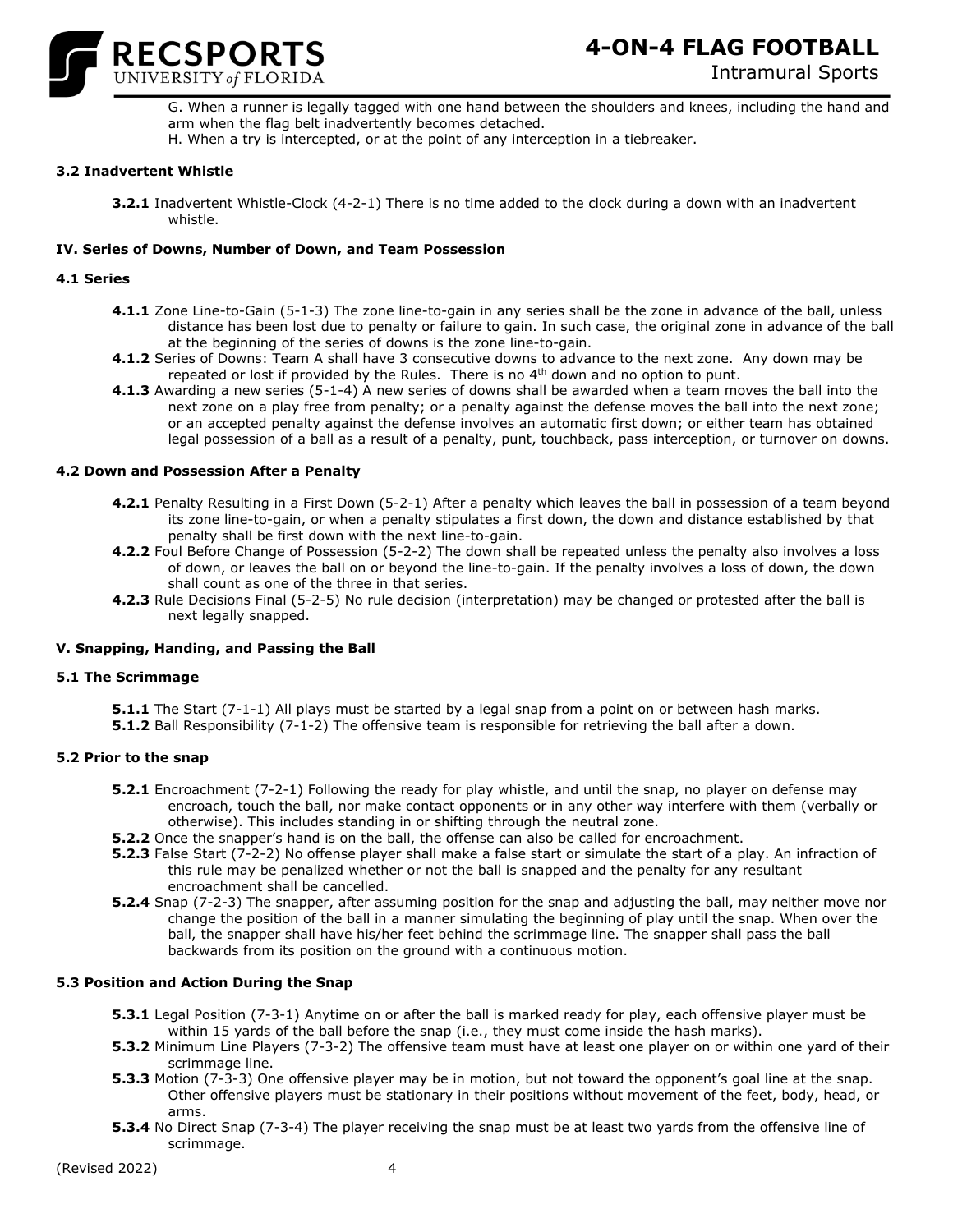

**5.3.5** Shift (7-3-5) All offensive players must come to a complete stop and remain still for one second prior to the snap.

# **5.4 Handing the Ball**

**5.4.1** Anytime (7-4-1) Any player may hand the ball forward or backward at any time.

### **5.5 Backward Pass and Fumble**

- **5.5.1** Anytime (7-6-1) A runner may pass the ball backward or lose player possession by a fumble anytime.
- **5.5.2** Caught or Intercepted (7-6-2) A backward pass or fumble in flight may be caught or intercepted and advanced by any player inbounds
- **5.5.3** Ball Dead when It Hits the Ground (7-6-5) A backward pass or fumble, which touches the ground between the goal lines, is dead at the spot where it touches the ground or crosses the sideline.

#### **5.6 Legal and Illegal Forward Pass**

- **5.6.1** Legal Forward Pass (7-7-1) All players are eligible to touch or catch a pass. During a down and before a change of possession a forward pass may be thrown provided the passer's feet are behind the offensive line of scrimmage when the ball leaves the passer's hand. Only one forward pass is allowed per down.
- **5.6.2 There must be a legal forward pass to each down. The receiver must touch the ball beyond Team A's scrimmage line. A has 7 seconds to release the ball on a forward pass. If not, it is a loss of down and the ball is next snapped at the previous spot. The Referee will sound his/her whistle at 7 seconds if the passer has possession of the football.**
- **5.6.3** Illegal Forward Pass (7-7-2) A forward pass is illegal if:
	- A. If the passer's foot is beyond the line of scrimmage when the ball is released.
	- B. If intentionally thrown to the ground or out-of-bounds to save loss of yardage
	- C. If a passer catches his/her untouched forward or backward pass
	- D. If there is more than one forward pass per down

### **5.7 Completed or Intercepted Passes**

**5.7.1** Simultaneous Catch by Opposing Players (7-8-2) If a forward pass is caught simultaneously by member of opposing teams, the ball becomes dead at the spot of the catch and belongs to the offensive team.

#### **5.8 Forward Pass Interference**

**5.8.1** Contact (7-10-1) During a down in which a legal forward pass crosses the offensive line of scrimmage, contact or action that interferes with an eligible receiver who is beyond the line of scrimmage is pass interference. It is also pass interference if an eligible receiver is deflagged prior to touching the ball.

#### **5.9 Runner**

**5.9.1** Running across the line of scrimmage: A team A runner cannot advance the ball through the Team A scrimmage line (first ball spotter-orange). There are no restrictions after a change of possession or once a legal forward pass has been caught beyond Team A's scrimmage line. This rule also applies to a legal forward pass which is caught behind the Team A scrimmage line and run through the scrimmage line.

# **VI. Fouls and Penalties Summary**

# **6.1 Loss of 3 yards**

- A. Required Equipment Worn Illegally
- B. Delay of Game (Dead Ball)
- C. Illegal Substitution
- D. Punt Formation and Snap
- E. Punting the Ball
- F. Encroachment (Dead Ball)
- G. False Start (Dead Ball)
- H. Illegal Snap (Dead Ball)
- I. Illegal Formation
- J. Player out of Bounds when the ball is snapped
- K. Illegal Motion
- L. Illegal Snap
- M. Illegal Shift
	- N. Intentionally Throwing a Backward Pass or Fumble Out-of-Bounds (Loss of down if by Team A)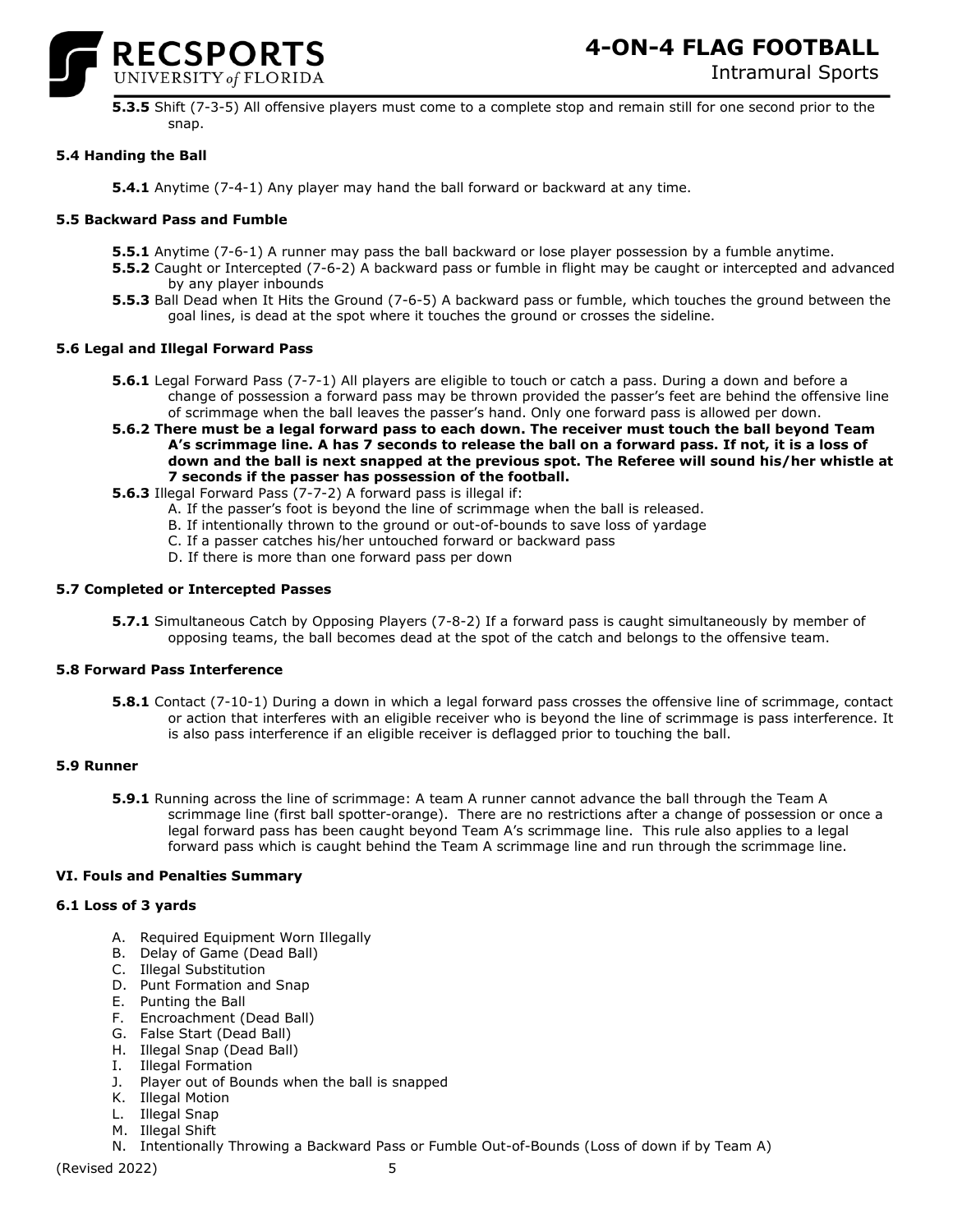

Intramural Sports

- O. Illegal Forward Pass (Loss of down if by Team A)
- P. Intentional Grounding (Loss of Down)
- Q. Help the Runner

# **6.2 Loss of 5 yards**

- A. Illegal Player Equipment
- B. Two or More or Encroachment Fouls During the Interval Between Downs
- C. Offensive Pass Interference
- D. Defensive Pass Interference
- E. Illegally secured flag belt on a touchdown (Loss of down if by Team A) (Automatic first down if by Team B)
- F. Unsportsmanlike Player Conduct
- G. Spiking, Kicking, or Throwing the Ball During a Dead Ball
- H. Unsportsmanlike Conduct by Players and Nonplayers
- I. Strip or attempt to Strip the Ball
- J. Throw Runner to the Ground
- K. Hurdle any player
- L. Contact Before or After the Ball is Dead
- M. Unnecessary Contact of any Nature
- N. Drive or Run into an Opponent
- O. Position upon shoulders or body of a teammate
- P. Tackle the Runner
- Q. Fight an opponent
- R. Roughing the Passer (Automatic First Down)
- S. Illegal Offensive Screen Blocking
- T. Interlocked interference
- U. Defensive use of Hands
- V. Illegal Flag Belt Removal
- W. Guarding the Flag Belt
- X. Stiff Arm
- Y. Obstruct or Hold the Runner
- Z. Batting a Loose Ball
- AA. Illegal Kicking
- BB. Illegal Participation
- CC. Illegal Substitute/Replaced Player
- DD. Pretended/Unfair Substitution

# **6.3 Disqualification Associated with Associated Certain 5 Yard Penalties**

- A. Flagrant Unsportsmanlike Player Conduct
- B. Flagrant Spiking, Kicking, or Throwing the Ball
- C. Flagrant Unsportsmanlike Conduct by Players and Nonplayers
- D. Intentionally Contacting an Official
- E. Flagrant Personal Fouls
- F. Tackle the Runner
- G. Fight an Opponent
- H. Intentional Tampering with Flag Belt Team A (Loss of Down)
- I. Intentional Tampering with a Flag Belt Team B (Automatic First Down)

# **VII. Scoring Plays and Touchback**

# **7.1 Mercy Rule**

- **7.1.1** 30 Second Warning (8-2-1) If a team is 19 or more points ahead when the Referee announces the thirty second warning for the second half, the game shall be over (See Co-Rec Rules).
- **7.1.2** After the 30 Second Warning (8-2-2) If a team scores during the last 30 seconds of the second half causing a score difference of 19 or more points, the game shall be over.
- **7.1.3** Half time mercy rule The game will end at halftime or any point thereafter if one team reaches a lead of 50+ points.

# **7.2 Touchdown**

**7.2.1** Player Responsibility (8-3-3) The player scoring the touchdown must raise his/her arms so the nearest official can deflag the player. If the player is not deflagged with one pull to the left or right and the official determines the belt has been secured illegally, the touchdown is nullified and the player is ejected.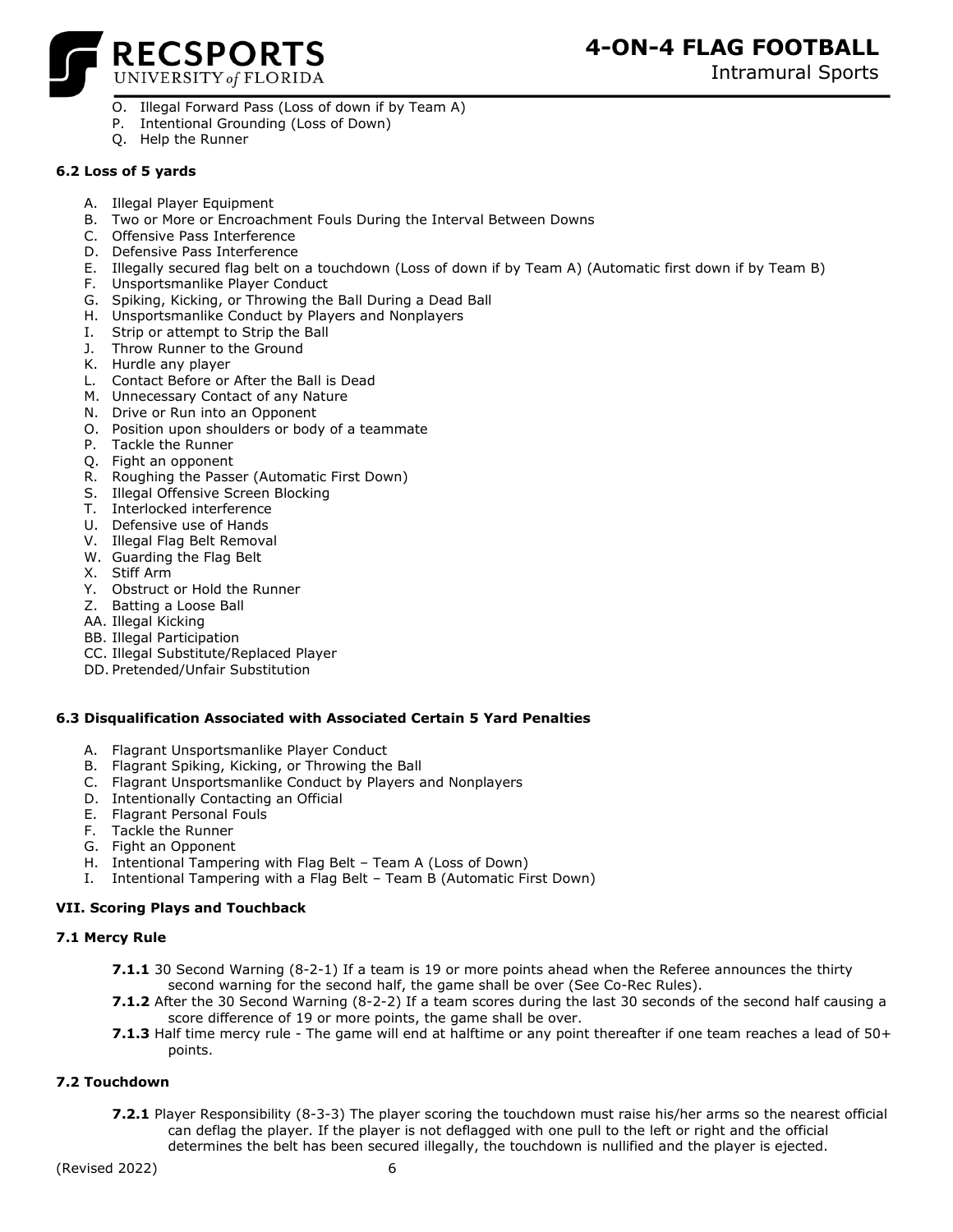

# Intramural Sports

### **7.3 Point(s) after Touchdown Tries**

- **7.3.1** One, Two, or Three Points (8-4-1) An opportunity to score one point from the three yard line, two points from the ten yard line, or three points from the twenty yard line by running or passing shall be granted to the team scoring a touchdown. Note: If a touchdown is scored on the last timed down of the second half, the Try is not attempted, unless it will affect the outcome of the game or playoff qualifying.
- **7.3.2** Decision (8-4-2) Once the scoring captain makes the choice, the decision may only be changed when either team takes a charged time-out. A penalty does not allow for a change in point value, nor does awarded or lost yardage affect the point value. If the defense intercepts a pass or fumble on a Try the ball is dead and the try is over.
- **7.3.3** Penalties During a Try (8-4-3) If a double foul occurs, the Try will be replayed. If the offensive team is penalized on a successful try, the down will be repeated if the penalty is accepted. If the offensive team incurs a loss of down penalty, the Try will not be repeated.
- **7.3.4** Subsequent Series (8-4-4) After the Try, the new offensive team shall snap the ball from their own 10-yard line unless moved by a penalty.

#### **7.4 Momentum, Safety, and Touchback**

**7.4.1** Safety = 2 points  $(8-6-1)$  A safety occurs when:

A. A runner carries the ball from the field of play to or across his/her own goal line and the ball becomes dead

B. A player punts, passes, fumbles, snaps, muffs, or bats a loose ball from the field of play to or across his/her own goal line and the ball becomes dead behind their goal line

C. A player on offense commits any penalty for which the penalty is accepted and measurement is from a spot in his/her end zone; or throws an illegal forward pass from within his/her end zone, or any situation which leaves the offense in possession of the ball in their own end zone.

D. After a safety, the scoring team shall snap the ball at their own 10-yard line, unless moved by a penalty. **7.4.2** Touchback (8-6-2) A touchback occurs when:

A. The receiving team downs a punt that touches anything while the ball is on or behind the receiving team's goal line

B. The kicking team downs a punt that touches anything while the ball is on or behind the receiving team's goal line

C. The ball is out-of-bounds behind a goal line (except from an incomplete forward pass)

D. After a touchback, the ball shall be snapped from the nearest 10-yard line, unless moved by a penalty.

# **VIII. Conduct of Players and Spectators**

#### **8.1 Unsportsmanlike Conduct**

**8.1.1** Noncontact Player Acts (9-1-1) No player shall commit acts including:

A. Using words similar to the offensive's audible or quarterback cadence prior to the snap in an attempt to interfere with the offense

- B. Intentionally kicking the ball, other than a punt
- C. Participating while wearing illegal player equipment
- D. Fighting or attempting to fight (results in disqualification)
- **8.1.2** Dead Ball Fouls (9-1-2) When the ball is dead, no player shall:
	- A. Intentionally kick the ball
		- B. Spike the ball
- **8.1.3** Prohibited Acts (9-1-3) There shall be no unsportsmanlike conduct by players, substitutes, coaches, or others subject to the rules. Examples include, but are not limited to:
	- A. Attempting to influence a decision by an official
	- B. Disrespectfully addressing an official
	- C. Using profanity, taunting, insulting or vulgar language or gestures
	- D. Intentionally making contact with a game official during the game
	- E. Fighting
	- F. Leaving the team area and entering the playing field during a fight
- **8.1.4** Second Unsportsmanlike Conduct Foul (9-1-4) The second unsportsmanlike conduct foul by the same player results in disqualification. If a spectator receives the penalty, it will be assessed to the captain.

#### **8.2 Personal Fouls**

- **8.2.1** Player Restrictions (9-3-1) No player shall:
	- A. Strip or attempt to strip the ball from a player in possession by punching, striking, or stealing.
	- B. Contact an opponent who is on the ground
	- C. Throw a runner to the ground
	- D. Hurdle any other player